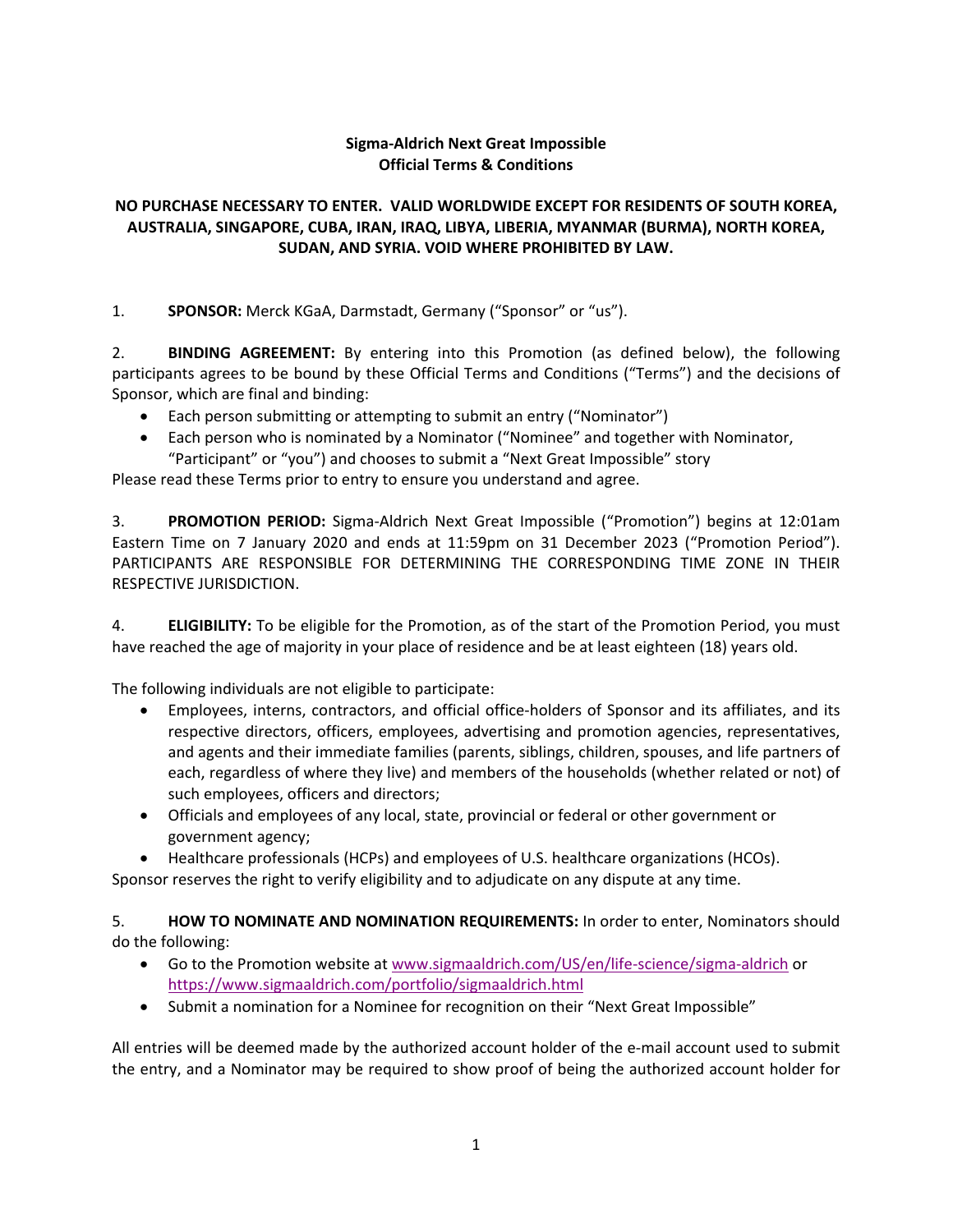that e-mail account. The "authorized account holder" is the natural person assigned to the e-mail account by the e-mail administrator at the time of account creation.

Entries must not infringe any third-party proprietary rights, intellectual property rights, industrial property rights, personal or moral rights or any other rights, including without limitation, copyright, trademark, patent, trade secret or confidentiality obligations, or otherwise violate applicable laws. Each Nominator hereby represents and warrants that the information regarding the Nominee is true and accurate in all respects and the Nominator provides such information to Sponsor in good faith. Content of the entries may not be offensive or defamatory, as determined by the Sponsor in its sole discretion. The Sponsor reserves the right, in its sole discretion, to reject and/or disqualify any entries (in whole or in part) that the Sponsor deems, in its sole discretion, to be obscene, defamatory, libelous, profane, discriminatory, false, misleading or deceptive, or that promote illegal behavior, or otherwise inconsistent with its editorial standards or reputational interests, or that the Sponsor believes may violate any applicable law or regulation, or the rights of any third party.

6. **PROMOTION:** All Nominees will receive an offer to receive a free Sigma-Aldrich® beaker mug (the "Mug"). THE SPONSOR AND ITS AFFILIATES MAKE NO WARRANTIES OR REPRESENTATIONS WHATSOEVER RELATED TO THE QUALITY, CONDITIONS, FITNESS OR MERCHANTABILITY OF ANY ASPECTS OF THE MUG. Nominees are solely responsible for all costs, taxes and other charges resulting from acceptance or use of Mug. The Sponsor shall be responsible for shipping and handling charges related to delivery of Mug to the Nominees.

• **NOMINEE SUBMISSIONS**: In order to submit a "Next Great Impossible" entry, Nominees should, upon receipt of the Sponsor email, submit the "Next Great Impossible" story in accordance with Sponsor instructions.

All entries will be deemed made by the authorized account holder of the e-mail account used to submit the entry, and a Nominator may be required to show proof of being the authorized account holder for that e-mail account. The "authorized account holder" is the natural person assigned to the e-mail account by the e-mail administrator at the time of account creation. Entries become the sole property of the Sponsor. Entries are void if they are in whole or part unintelligible, incomplete, damaged, altered, counterfeit, obtained through fraud, or late.

Entries must be original to the Nominee and must not infringe any third-party proprietary rights, intellectual property rights, industrial property rights, personal or moral rights or any other rights, including without limitation, copyright, trademark, patent, trade secret or confidentiality obligations, or otherwise violate applicable laws. No trademarks, logos, company names or advertising of third parties are allowed unless expressly permitted by the Sponsor. Content of the entries may not be offensive or defamatory, as determined by the Sponsor in its sole discretion. The Sponsor reserves the right, in its sole discretion, to reject and/or disqualify any entries (in whole or in part) that the Sponsor deems, in its sole discretion, to be obscene, defamatory, libelous, profane, discriminatory, false, misleading or deceptive, or that promote illegal behavior, or otherwise inconsistent with its editorial standards or reputational interests, or that the Sponsor believes may violate any applicable law or regulation, or the rights of any third party.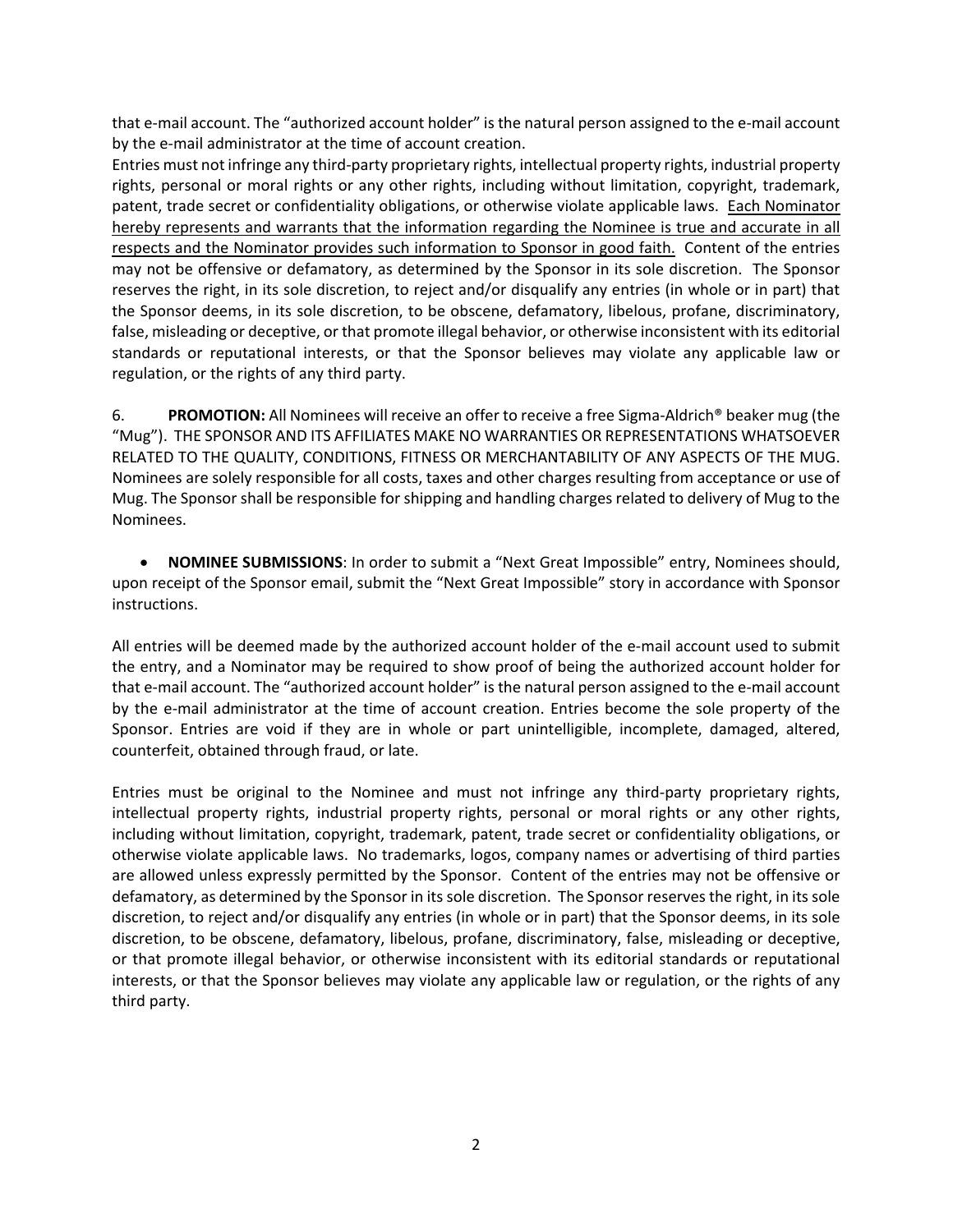7. **INTELLECTUAL PROPERTY RIGHTS / PUBLICITY:** As a condition of entry, Nominees grant to the Sponsor and its affiliates, subsidiaries, licensees and assigns, an irrevocable, perpetual, non-exclusive and royalty-free right to use, reproduce, edit, display, transmit, prepare derivative works of, modify, publish and otherwise make use of entry submissions and any Nominee's name, image, and likeness or other information in any and all media, whether now known or hereinafter created, throughout the world and for any purpose, and waives any moral rights with respect to any submitted work or entry. In addition to other things, the rights granted to the Sponsor include, but are not limited to, the right to resize, crop, censor, compress, edit, feature, caption, affix logos to, and to otherwise alter or make use of the submitted entry. Each Nominee acknowledges and agrees that the Sponsor shall have no obligation to post, display or otherwise make publicly available any entry submitted by the Nominee. Nominees consent to allowing the Sponsor and its affiliates to display their entry submissions on any of their websites and/or social media pages for promotional marketing purposes. Nominees consent to being contacted by Sponsor or one of its representatives for follow-up marketing activities related to this Promotion.

8. **PRIVACY:** Participants agree that personal data including, but not limited to, name, mailing address, phone number, and email address ("Personal Information") may be collected, processed, stored and otherwise used by the Sponsor, or any party authorized by them for the purposes of conducting and administering the Promotion. This Personal Information may also be used by Sponsor or any party authorized by them to verify a Participant's identity, postal address and telephone number in the event a Participant qualifies for any applicable prize as well as to deliver the applicable prize(s). Participants further agree that their Personal Information may be used to fulfill additional terms of the Promotion or to contact you in response to a question submitted by you.

This Personal Information may also be shared by the Sponsor or any party authorized by them with any third-party for the purposes of fulfilling the terms of this Promotion or another service that you have requested, to comply with the law or in the good faith belief that such action is necessary in order to conform to the requirements of law or comply with legal process served on Sponsor, and to protect and defend Sponsor's rights or property. Participants understand and agree that this may mean that their Personal Information is transmitted, processed or stored in the United States. Note that we may share this Personal Information with our agents located in our various offices throughout the world. Some of those offices may be in countries with data protection laws different than those established under Participants' national, state, provincial or local law.

For residents of the European Union: Pursuant to EU law pertaining to data collection and processing, Participants are informed that:

- The data controller is Sponsor and the data recipients are Sponsor and its agents;
- Nominator Personal Information is collected for purposes of administration of the Promotion;
- Nominators have a right of access to and withdrawal of their Personal Information. Nominators also have a right of opposition to the data collection, under certain circumstances. To exercise such right, Nominators may write to: Group Data Protection Officer Merck KGaA Frankfurter Straße 250 64293 Darmstadt, Germany